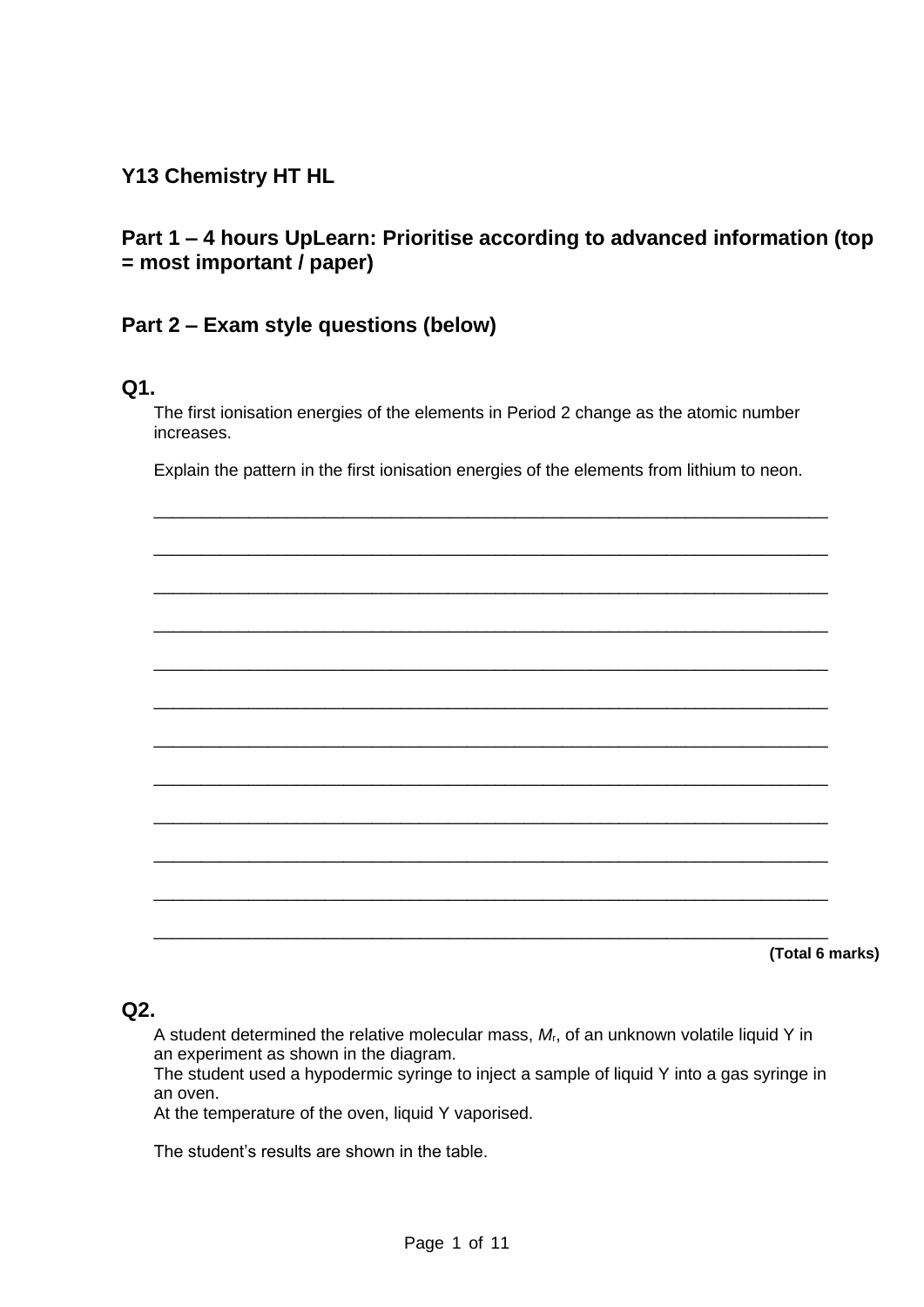

| Mass of hypodermic syringe and liquid Y before<br>injection | $10.91$ g           |
|-------------------------------------------------------------|---------------------|
| Mass of hypodermic syringe and liquid Y after<br>injection  | 10.70 g             |
| Oven temperature                                            | 98.1 °C             |
| Atmospheric pressure                                        | 102 kPa             |
| Increase in volume in gas syringe after injection<br>of Y   | $85.0 \text{ cm}^3$ |

Define the term relative molecular mass  $(M<sub>i</sub>)$ .  $(a)$ 

> Use the experimental results in the table to determine the relative molecular mass of Y.

The gas constant  $R = 8.31$  J K<sup>-1</sup> mol<sup>-1</sup>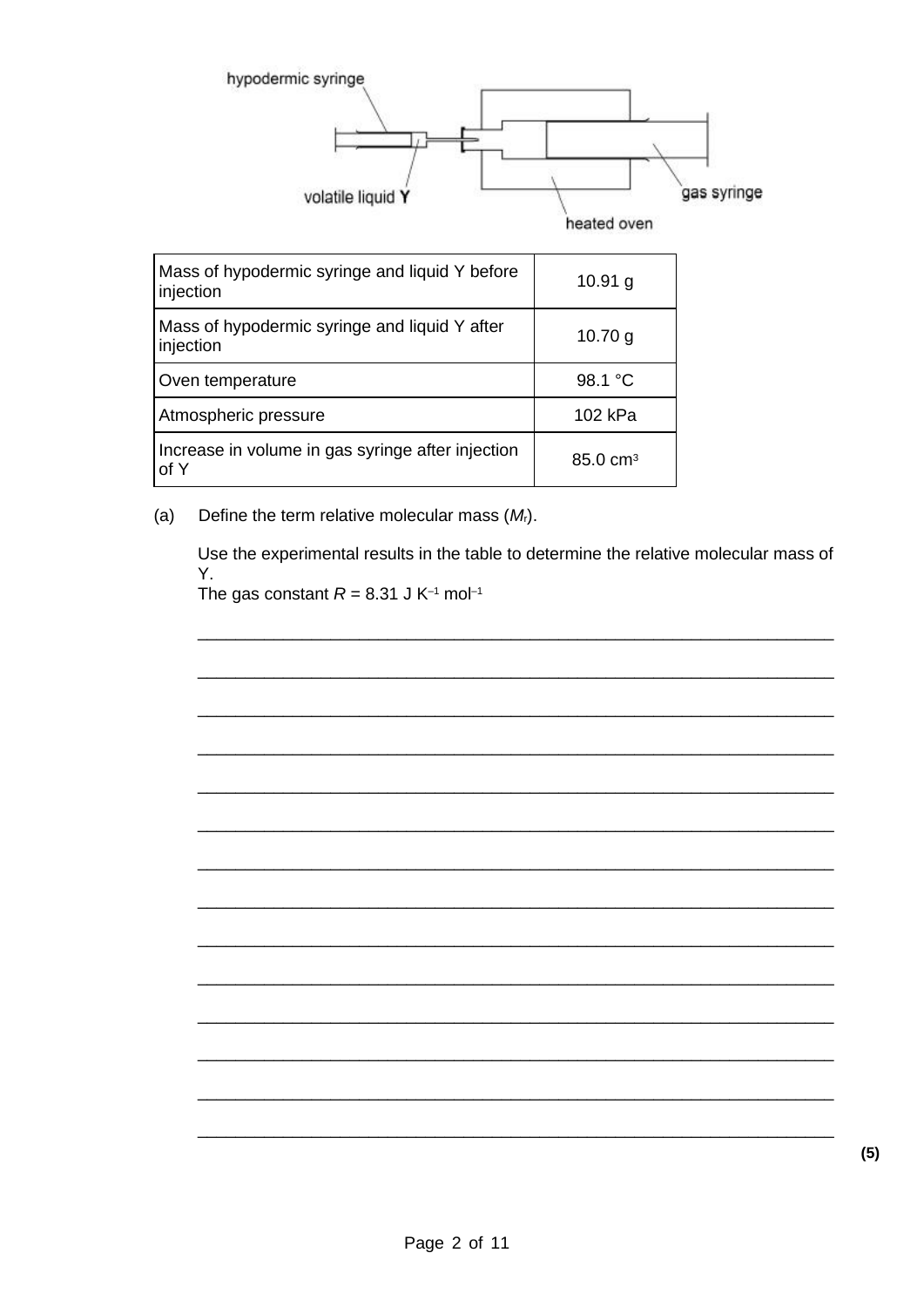(b) Some of the liquid injected did not evaporate because it dripped into the gas syringe nozzle outside the oven.

Explain how this would affect the value of the *M*<sup>r</sup> of Y calculated from the experimental results.



**(2) (Total 7 marks)**

### **Q3.**

Halogenoalkanes such as 1,1,2-trichloro-1,2,2-trifluoroethane were used as coolants in refrigerators until the late 1980s. Their use was then banned and alternative coolants were used instead.

(a) Draw the displayed formula of 1,1,2-trichloro-1,2,2-trifluoroethane.

(b) 1,1,2-Trichloro-1,2,2-trifluoroethane was banned for use as a refrigerant because it damaged the ozone layer.

Write **three** equations to show how this compound is involved in damaging the ozone layer.

\_\_\_\_\_\_\_\_\_\_\_\_\_\_\_\_\_\_\_\_\_\_\_\_\_\_\_\_\_\_\_\_\_\_\_\_\_\_\_\_\_\_\_\_\_\_\_\_\_\_\_\_\_\_\_\_\_\_\_\_\_\_\_\_\_\_\_

\_\_\_\_\_\_\_\_\_\_\_\_\_\_\_\_\_\_\_\_\_\_\_\_\_\_\_\_\_\_\_\_\_\_\_\_\_\_\_\_\_\_\_\_\_\_\_\_\_\_\_\_\_\_\_\_\_\_\_\_\_\_\_\_\_\_\_

\_\_\_\_\_\_\_\_\_\_\_\_\_\_\_\_\_\_\_\_\_\_\_\_\_\_\_\_\_\_\_\_\_\_\_\_\_\_\_\_\_\_\_\_\_\_\_\_\_\_\_\_\_\_\_\_\_\_\_\_\_\_\_\_\_\_\_

\_\_\_\_\_\_\_\_\_\_\_\_\_\_\_\_\_\_\_\_\_\_\_\_\_\_\_\_\_\_\_\_\_\_\_\_\_\_\_\_\_\_\_\_\_\_\_\_\_\_\_\_\_\_\_\_\_\_\_\_\_\_\_\_\_\_\_

- (c) State the role of chlorine atoms in the reactions in part **(b)**.
- (d) Inevitably, some coolant escapes from refrigerators.

**(1)**

**(1)**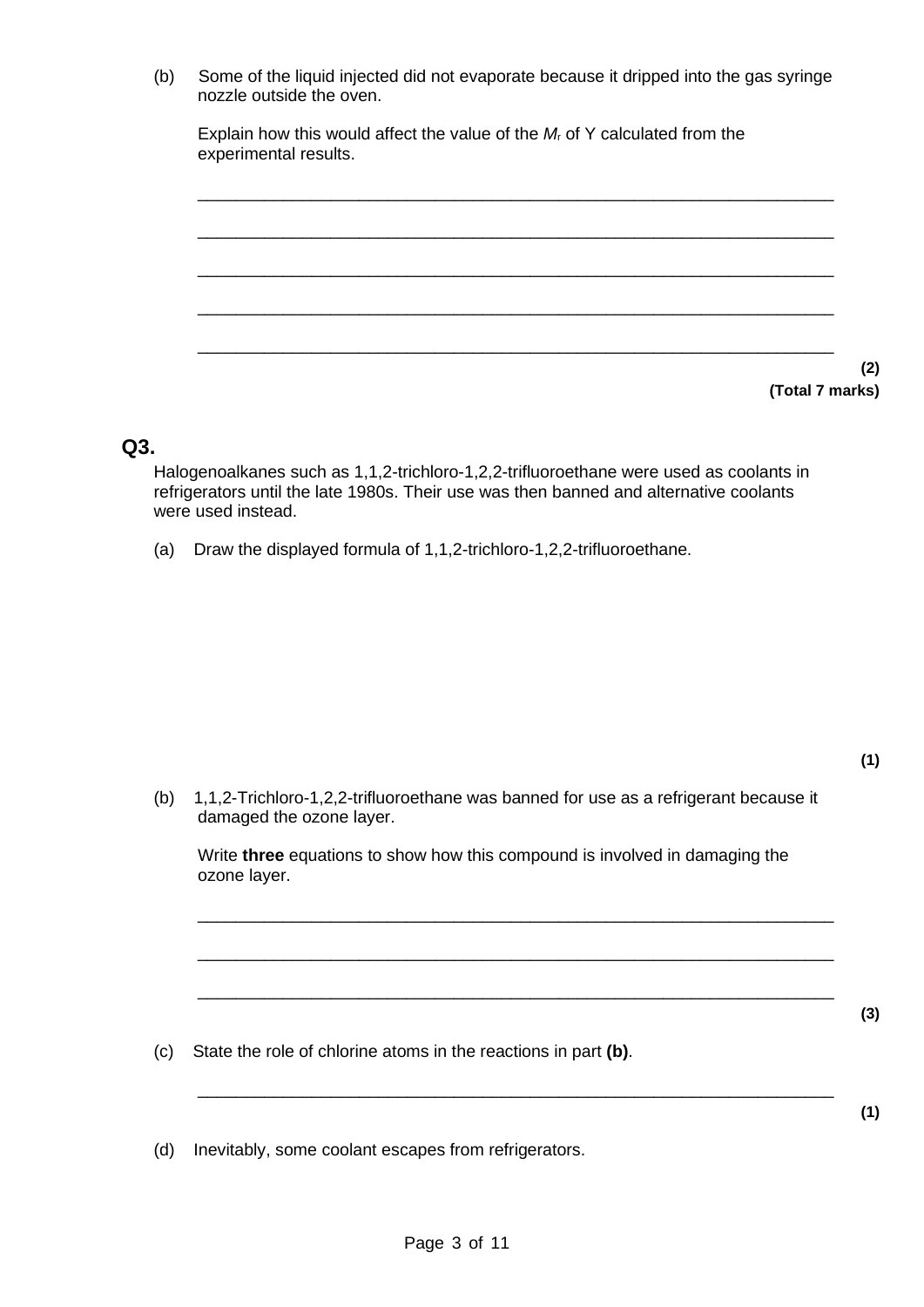Deduce which of the following coolants, **A**, **B** or **C**, would cause least environmental damage to the atmosphere.

| CHCl <sub>2</sub> CHCIF                               | CF <sub>3</sub> CH <sub>2</sub> F | CF <sub>3</sub> CCI <sub>2</sub> F                                                                                                                                                          |  |
|-------------------------------------------------------|-----------------------------------|---------------------------------------------------------------------------------------------------------------------------------------------------------------------------------------------|--|
| A                                                     | B                                 | C                                                                                                                                                                                           |  |
| Coolant                                               |                                   |                                                                                                                                                                                             |  |
| Give the IUPAC name of compound <b>B</b> in part (d). |                                   |                                                                                                                                                                                             |  |
|                                                       |                                   | The boiling point of iodomethane (CH <sub>3</sub> I) is higher than that of fluoromethane (CH <sub>3</sub> F)<br>even though the electronegativity of iodine is less than that of fluorine. |  |
| the CH <sub>3</sub> F molecules.                      |                                   | Explain why iodomethane has the higher boiling point by considering the forces that<br>act between CH <sub>3</sub> I molecules and comparing these forces with the forces between           |  |
|                                                       |                                   |                                                                                                                                                                                             |  |
|                                                       |                                   |                                                                                                                                                                                             |  |
|                                                       |                                   |                                                                                                                                                                                             |  |
|                                                       |                                   |                                                                                                                                                                                             |  |
|                                                       |                                   |                                                                                                                                                                                             |  |
|                                                       |                                   |                                                                                                                                                                                             |  |

This question is about compounds that contain fluorine.

**Q4.**

(a) Sodium fluoride contains sodium ions (Na<sup>+</sup> ) and fluoride ions (F– ). Na<sup>+</sup> and F<sup>-</sup> have the same electron configuration.

Explain why a fluoride ion is larger than a sodium ion.

\_\_\_\_\_\_\_\_\_\_\_\_\_\_\_\_\_\_\_\_\_\_\_\_\_\_\_\_\_\_\_\_\_\_\_\_\_\_\_\_\_\_\_\_\_\_\_\_\_\_\_\_\_\_\_\_\_\_\_\_\_\_\_\_\_\_\_

\_\_\_\_\_\_\_\_\_\_\_\_\_\_\_\_\_\_\_\_\_\_\_\_\_\_\_\_\_\_\_\_\_\_\_\_\_\_\_\_\_\_\_\_\_\_\_\_\_\_\_\_\_\_\_\_\_\_\_\_\_\_\_\_\_\_\_

\_\_\_\_\_\_\_\_\_\_\_\_\_\_\_\_\_\_\_\_\_\_\_\_\_\_\_\_\_\_\_\_\_\_\_\_\_\_\_\_\_\_\_\_\_\_\_\_\_\_\_\_\_\_\_\_\_\_\_\_\_\_\_\_\_\_\_

\_\_\_\_\_\_\_\_\_\_\_\_\_\_\_\_\_\_\_\_\_\_\_\_\_\_\_\_\_\_\_\_\_\_\_\_\_\_\_\_\_\_\_\_\_\_\_\_\_\_\_\_\_\_\_\_\_\_\_\_\_\_\_\_\_\_\_

\_\_\_\_\_\_\_\_\_\_\_\_\_\_\_\_\_\_\_\_\_\_\_\_\_\_\_\_\_\_\_\_\_\_\_\_\_\_\_\_\_\_\_\_\_\_\_\_\_\_\_\_\_\_\_\_\_\_\_\_\_\_\_\_\_\_\_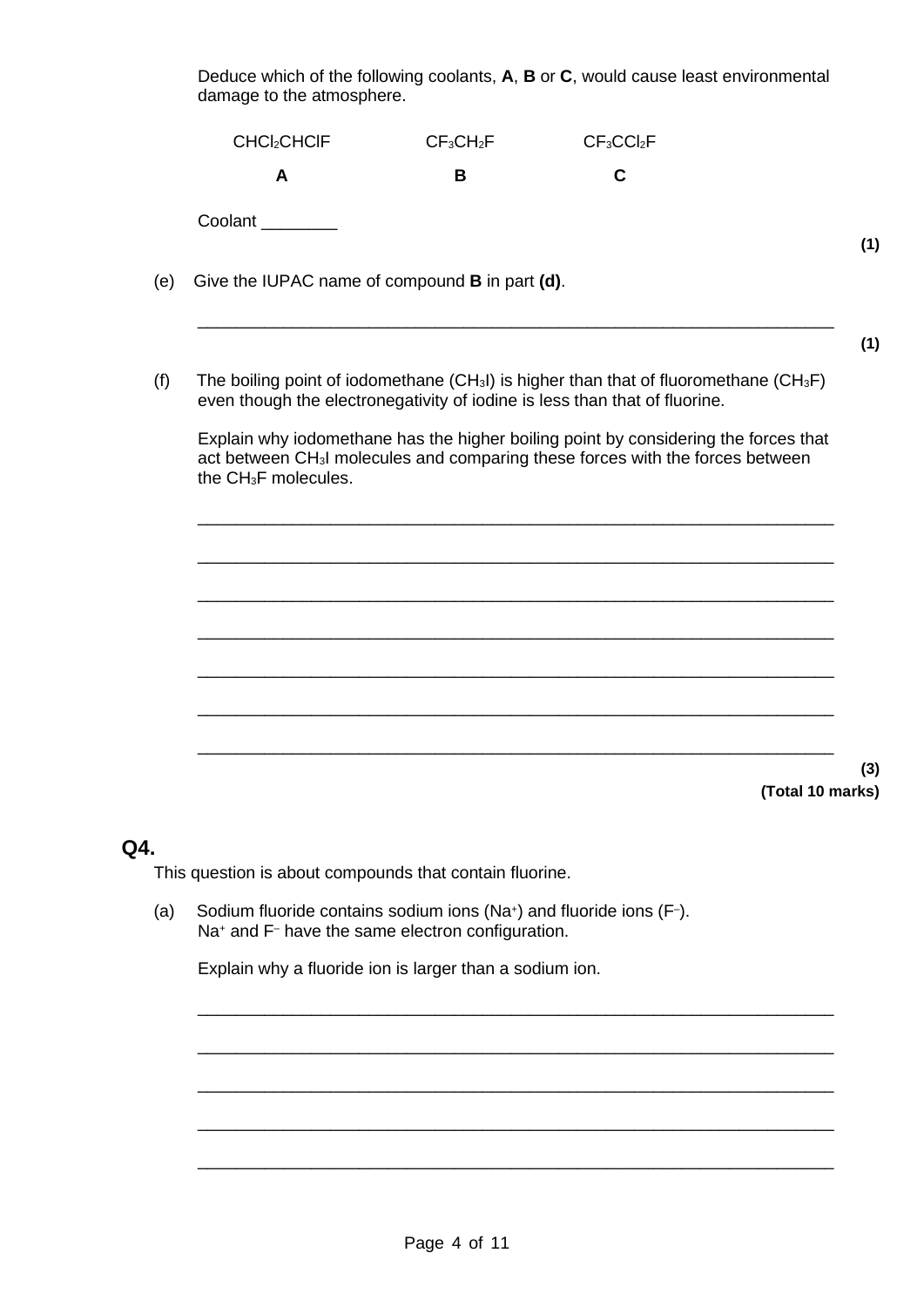| equation                         | The ion $H_2F^+$ is formed when hydrogen fluoride gains a proton as shown in the |
|----------------------------------|----------------------------------------------------------------------------------|
|                                  | $HF + H^+ \rightarrow H_2F^+$                                                    |
| Explain how this bond is formed. | Name the type of bond formed when HF reacts with H+                              |
|                                  |                                                                                  |
|                                  |                                                                                  |
|                                  |                                                                                  |
|                                  |                                                                                  |
|                                  |                                                                                  |
|                                  |                                                                                  |
|                                  |                                                                                  |
|                                  |                                                                                  |
|                                  |                                                                                  |

Name the shape of each ion.

|--|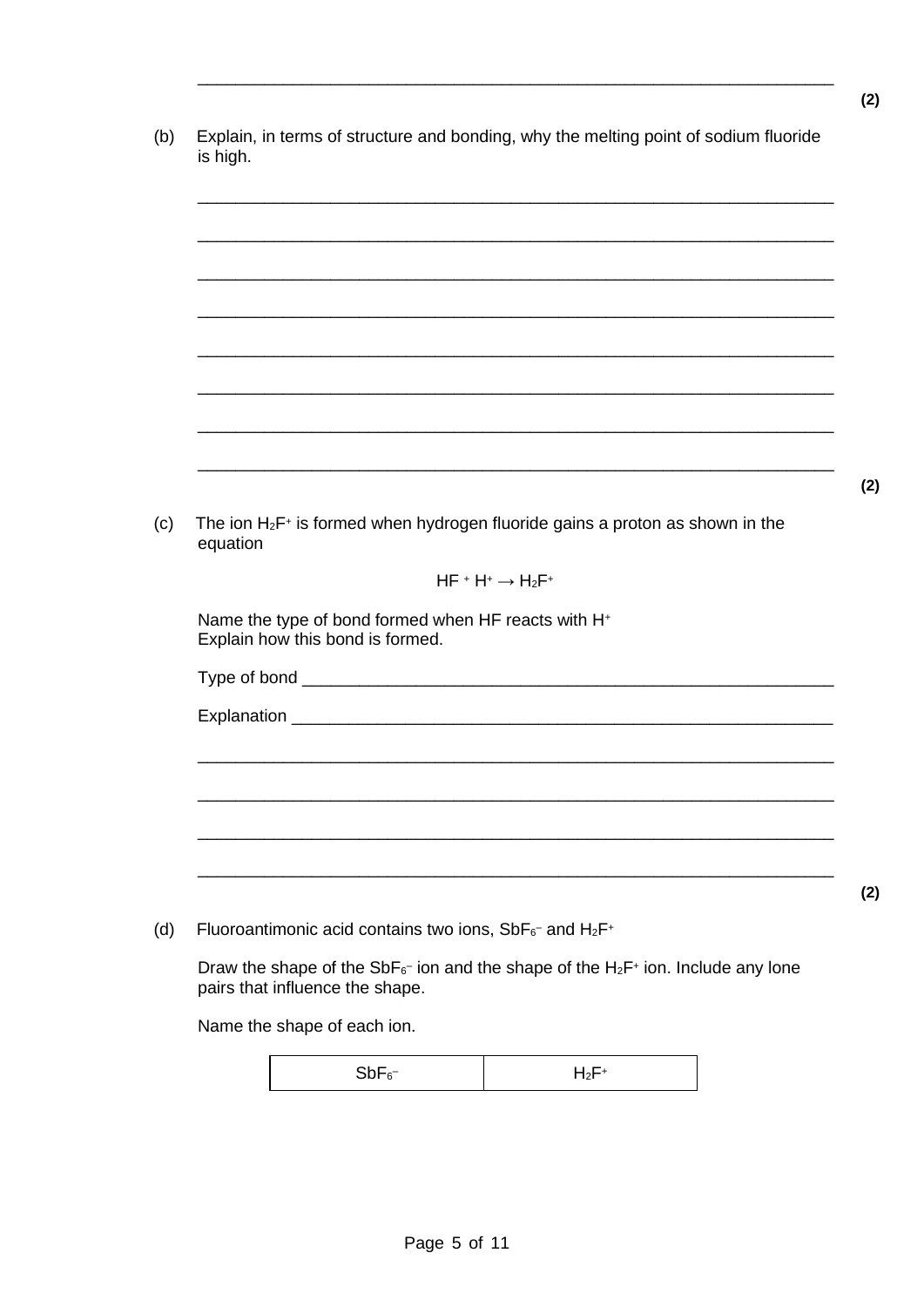| Shape               |  |
|---------------------|--|
| Name<br>of<br>shape |  |

(e) Hydrogen fluoride reacts with ethyne  $(C_2H_2)$  as shown in the equation. All compounds are in the gaseous state.

$$
H - H
$$
\n
$$
H - C \equiv C - H + 2H - F \longrightarrow H - C - C - F
$$
\n
$$
\downarrow H - C
$$
\n
$$
\downarrow H - F
$$
\n
$$
\downarrow H - F
$$
\n
$$
\downarrow H - F
$$
\n
$$
\downarrow H - F
$$

The table shows some mean bond enthalpy data.

| Bond                                   | $C-H$ | $C = C$ | $H-F$ |     |
|----------------------------------------|-------|---------|-------|-----|
| Mean bond enthalpy / kJ<br>$ mol^{-1}$ | 412   | 837     | 562   | 348 |

Use the data in the table above to calculate a value for the bond enthalpy of a C–F bond in the product.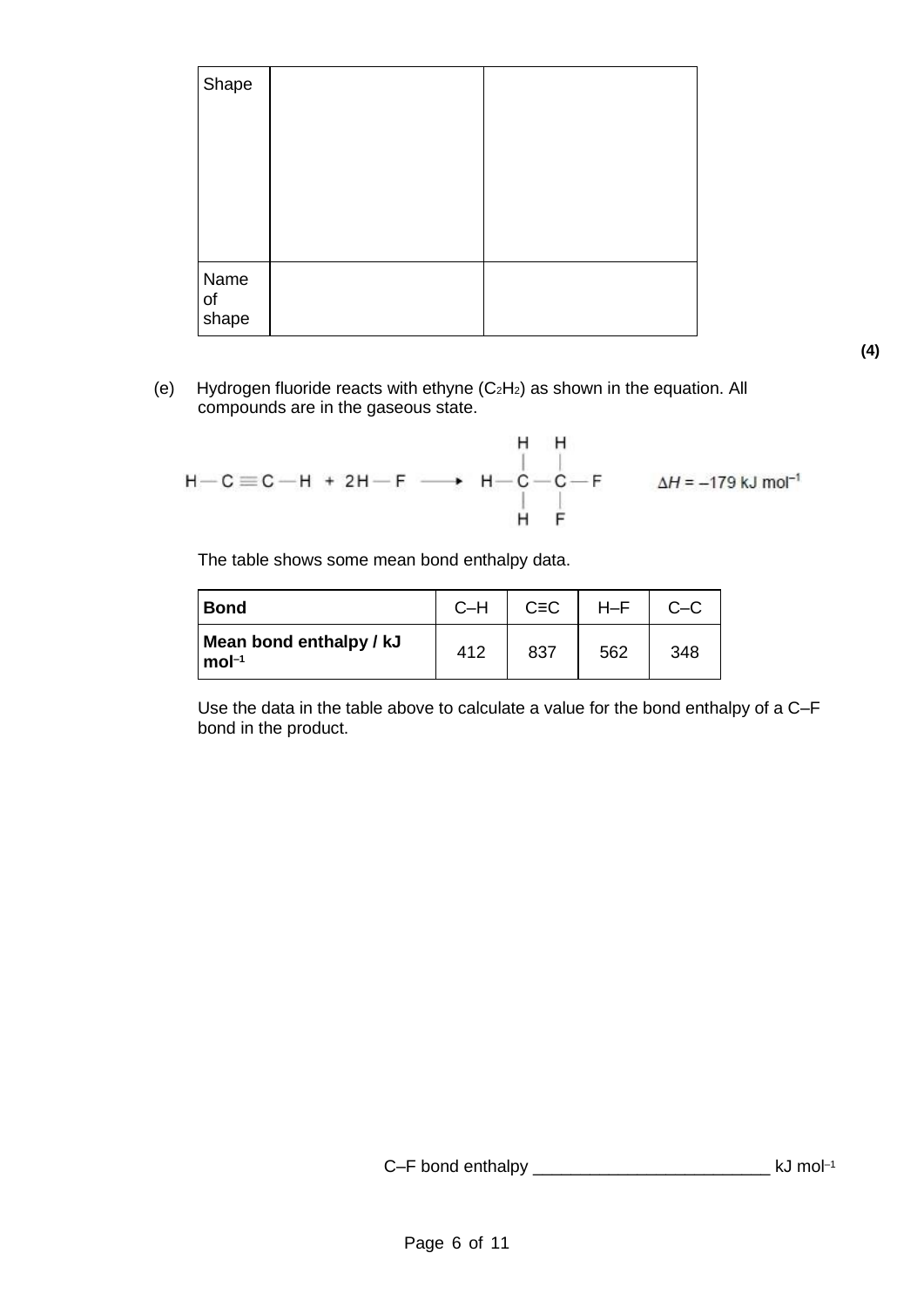**(3) (Total 13 marks)**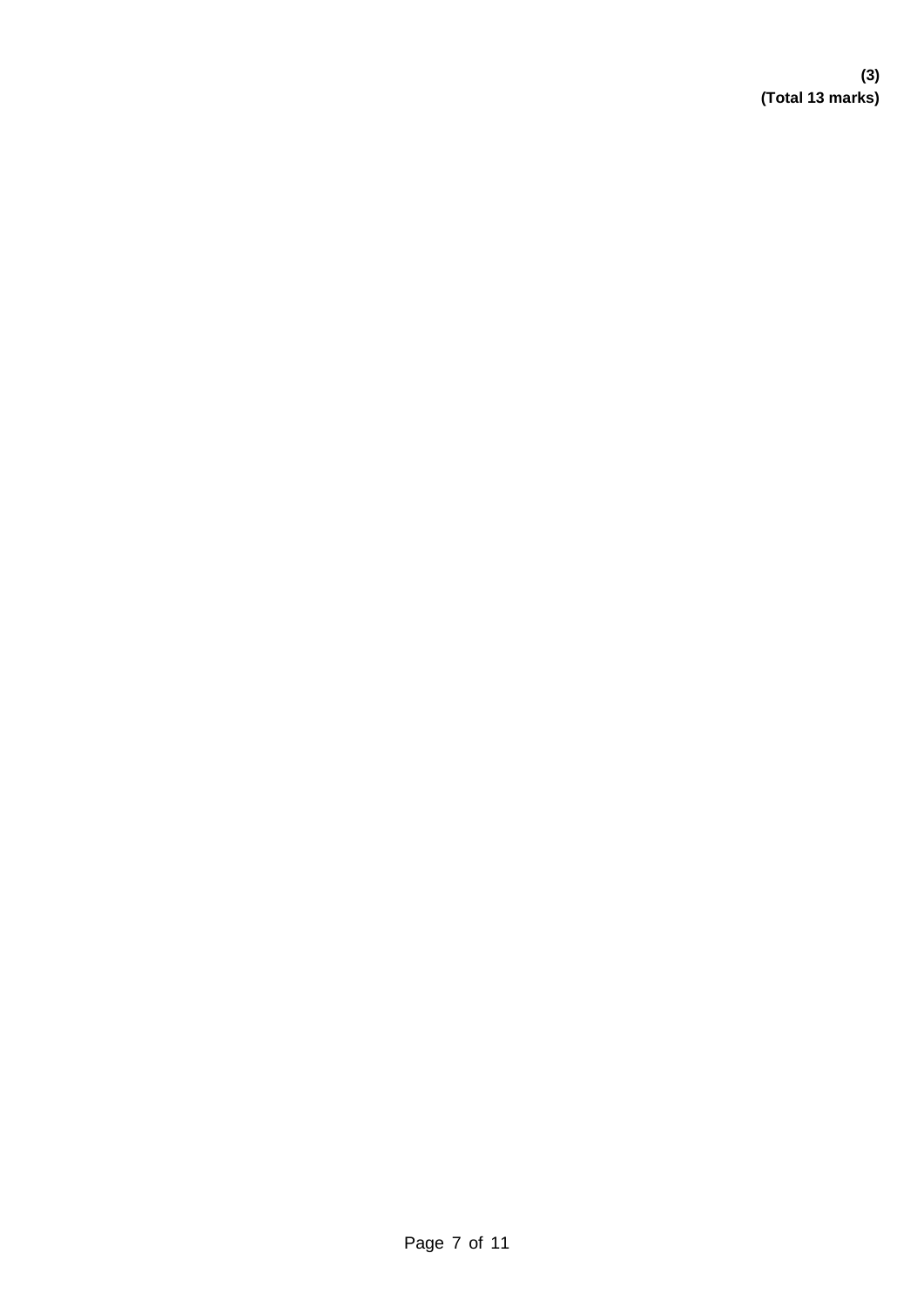# **Q1.**

| This question is marked using Levels of Response.                                                                                                                                                              |                  |  |  |  |
|----------------------------------------------------------------------------------------------------------------------------------------------------------------------------------------------------------------|------------------|--|--|--|
| Level 3: ALL Stages with matching justifications                                                                                                                                                               |                  |  |  |  |
| All stages are covered and the explanation of each stage is<br>generally correct and virtually complete.                                                                                                       | $5-6$            |  |  |  |
| Answer is well structured with no repetition or irrelevant points.<br>Accurate and clear expression of ideas with no errors in use of<br>technical terms.                                                      | marks            |  |  |  |
| Level 2: TWO Stages with matching justifications OR THREE<br>Stages with incomplete justifications.                                                                                                            |                  |  |  |  |
| All stages are covered but the explanation of each stage may be<br>incomplete or may contain inaccuracies OR two stages are covered<br>and the explanations are generally correct and virtually complete.      | $3 - 4$<br>marks |  |  |  |
| Answer shows some attempt at structure Ideas are expressed with<br>reasonable clarity with, perhaps, some repetition or some irrelevant<br>points.                                                             |                  |  |  |  |
| Some minor errors in use of technical terms.                                                                                                                                                                   |                  |  |  |  |
| Level 1: ONE Stage with matching justification OR TWO Stages<br>with incomplete justifications                                                                                                                 |                  |  |  |  |
| Two stages are covered but the explanation of each stage may be<br>incomplete or may contain inaccuracies, OR only one stage is<br>covered but the explanation is generally correct and virtually<br>complete. |                  |  |  |  |
| Answer includes isolated statements but these are not presented in<br>a logical order or show confused reasoning.                                                                                              |                  |  |  |  |
| Answer may contain valid points which are not clearly linked to an<br>argument structure. Errors in the use of technical terms.                                                                                |                  |  |  |  |
| Insufficient correct chemistry to gain a mark.                                                                                                                                                                 | 0 marks          |  |  |  |

### **Indicative Chemistry Content**

## **Stage 1: General Trend (Li → Ne)**

- 1a. 1st IE increases
- 1b. More protons/increased nuclear charge
- 1c. Electrons in same energy level / shell
- 1d. No extra/similar shielding

1e. Stronger attraction between nucleus and outer e OR outer e closer to nucleus (ignore radius decreases)

#### **Stage 2: Deviation Be → B**

- 2a. B lower than Be
- 2b. Outer electron in (2)p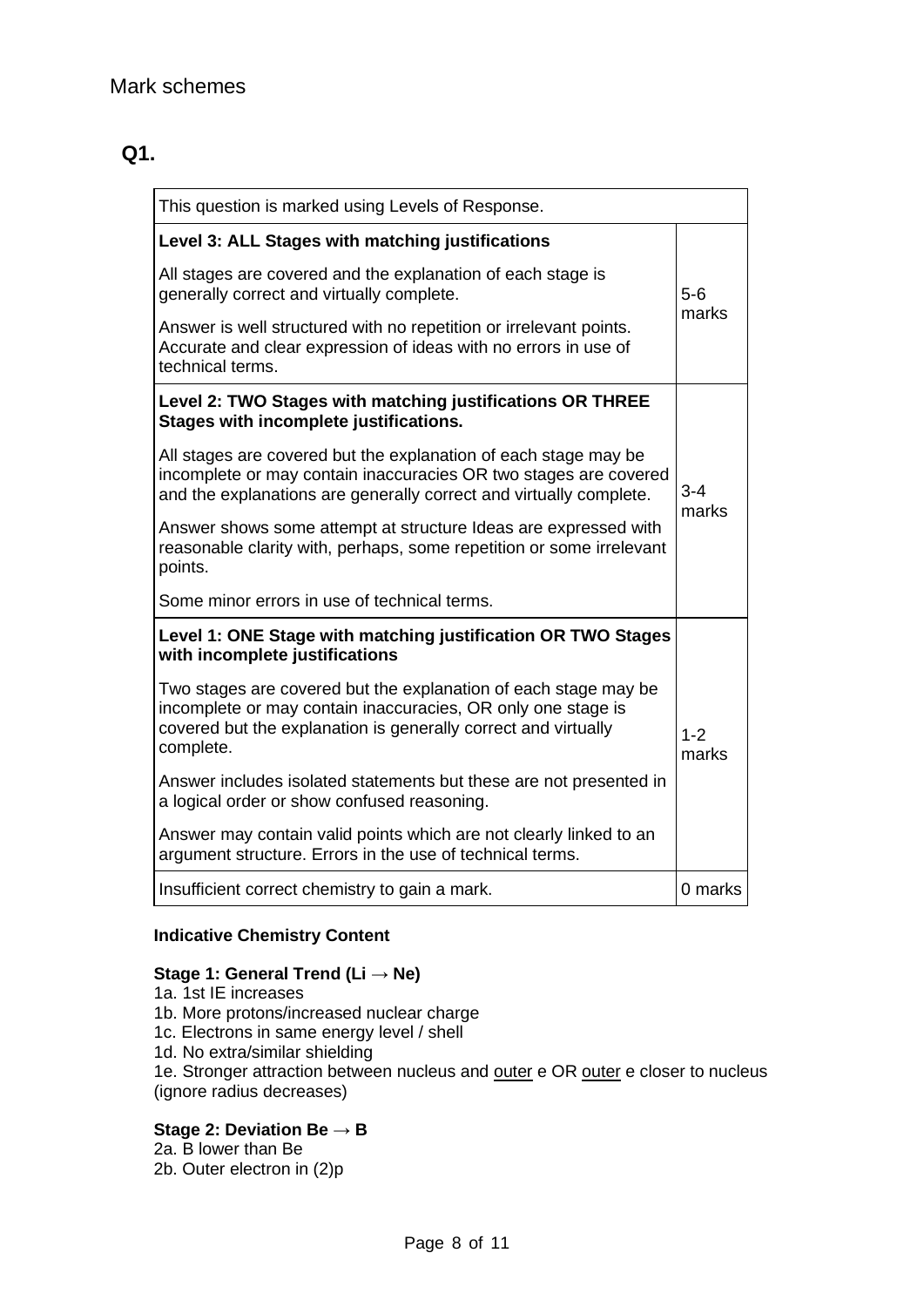If Al vs Mg then do not award 2a or 2b

#### **Stage 3: Deviation N → O**

3a. O lower than N 3b. 2 electrons in (2)p need to pair 3c. pairing causes repulsion (do not award if it is clear reference to repulsion is in s orbital)

If S vs P then do not award 3a or 3b

### **Q2.**

|     |            | (weighted) average masses of atoms in formula |  |
|-----|------------|-----------------------------------------------|--|
| (a) | The sum of | 1/12 mass of an atom of ${}^{12}C$            |  |
|     |            | Average mass of one molecule                  |  |
|     |            | 1/12 mass of an atom of ${}^{12}C$            |  |

**1**

**1**

**1**

**1**

**1**

**1**

**1**

**[6]**

# **Method 1 Method 2**

| Mass of $Y = 0.21g$ | Mass of $Y = 0.21g$ |
|---------------------|---------------------|
|                     |                     |

*If incorrect lose M5 also, unless AE*

|                   | mRT |                                             |  |
|-------------------|-----|---------------------------------------------|--|
| $M_{\rm r} = P^V$ |     | $n = \frac{pV}{RT}$ and $M_r = \frac{m}{n}$ |  |

*Can be implied in calculations*

$$
M_r = \frac{0.21 \times 8.31 \times 371.1}{102000 \times 85 \times 10^{-6}}
$$
  
\n
$$
n = \frac{102000 \times 85 \times 10^{-6}}{8.31 \times 371.1}
$$
 (= 2.81 x

*M4 – awarded for all 3 unit conversions*

*M*<sup>r</sup> = 74.7 *M*<sup>r</sup> = 74.7

*Allow 75*

(b) Lower volume recorded

*Allow (Evaporated) mass of gas is less than the recorded mass of liquid / 0.21g (or converse)*

*M*<sup>r</sup> would be greater (than the real *M*r) *Ignore other references to mass*

**[7]**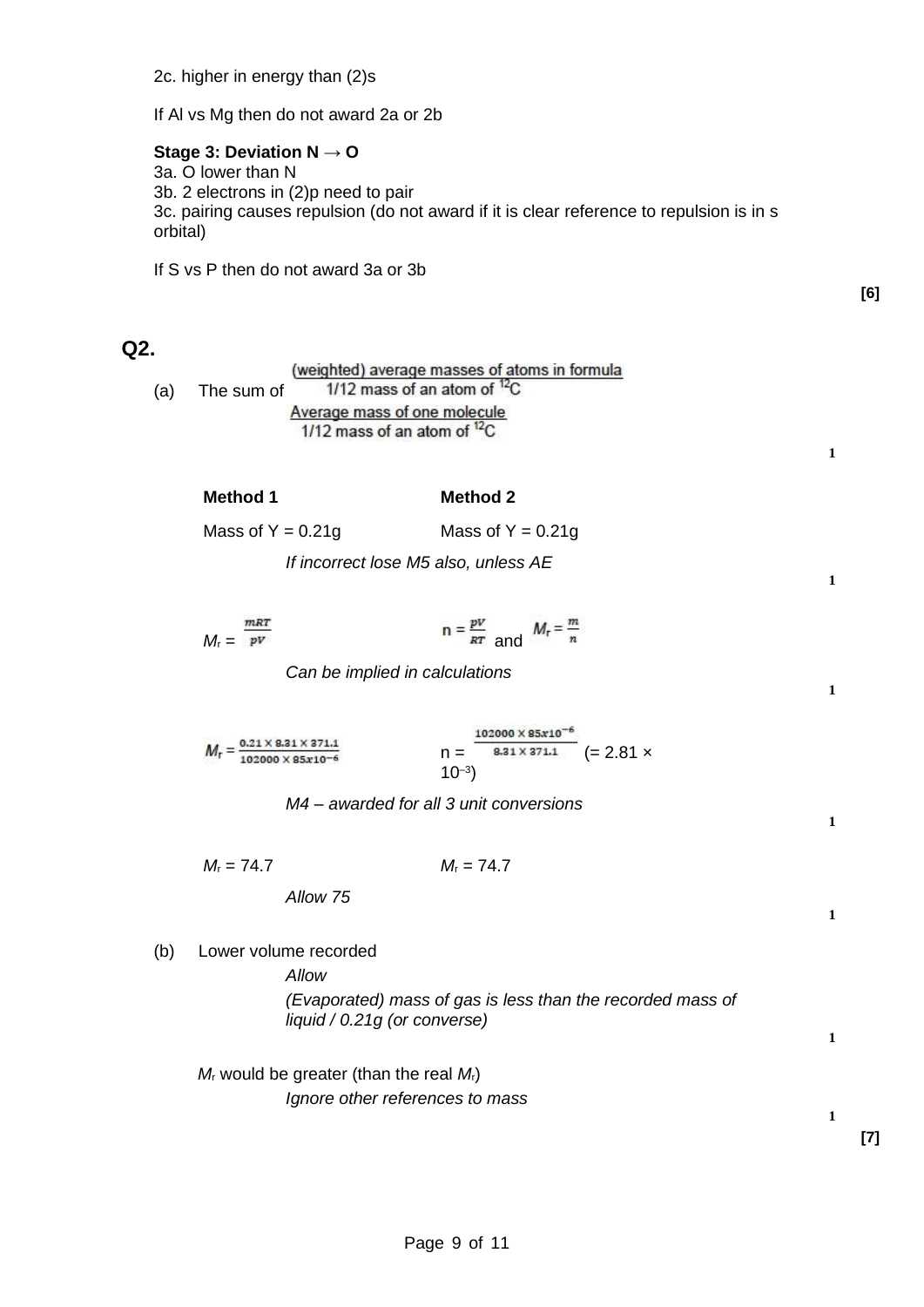**Q3.**

(a)

 $\begin{array}{c} F\quad F\\ C l - C - C - C l\\ \hline C l\quad F \end{array}$ 

| (b) | Initiation: $CCI_2FCF_2CI \rightarrow CI^* + CCI_2FCF_2$ .                                                                  |              |        |
|-----|-----------------------------------------------------------------------------------------------------------------------------|--------------|--------|
|     | Allow initiation equations where more than one CI • is formed                                                               | 1            |        |
|     | $Cl^{\bullet} + O_3 \rightarrow ClO^{\bullet} + O_2$                                                                        | 1            |        |
|     | $ClO\cdot + O_3 \rightarrow 2O_2 + Cl\cdot$                                                                                 | 1            |        |
| (c) | Acts as a catalyst                                                                                                          | 1            |        |
| (d) | B                                                                                                                           |              |        |
| (e) | 1,1,1,2-tetrafluoroethane                                                                                                   | 1            |        |
| (f) | lodine is bigger than fluorine so the van der Waals forces between CH3I<br>molecules                                        | $\mathbf{1}$ |        |
|     | are stronger than those between CH <sub>3</sub> F molecules                                                                 | $\mathbf{1}$ |        |
|     | The dipole-dipole forces between CH <sub>3</sub> F molecules are stronger than those between<br>CH <sub>3</sub> I molecules |              |        |
|     | Or vice versa                                                                                                               | $\mathbf{1}$ |        |
|     | The van der Waals forces are stronger than the dipole-dipole forces so these<br>dominate                                    |              |        |
|     |                                                                                                                             | $\mathbf{1}$ | $[10]$ |
| Q4. |                                                                                                                             |              |        |
| (a) | Fluoride jon has (two) fewer protons/lower nuclear charge                                                                   |              |        |
|     | Do not allow fluorine, but allow fluorine ion.<br>Any reference to different numbers of electrons in                        |              |        |

Weaker attraction between nucleus and (outer) electrons *Allow answers in terms of sodium ion but must be explicit. Ignore references to atomic radius*

*the ions loses M1*

**1**

**1**

**1**